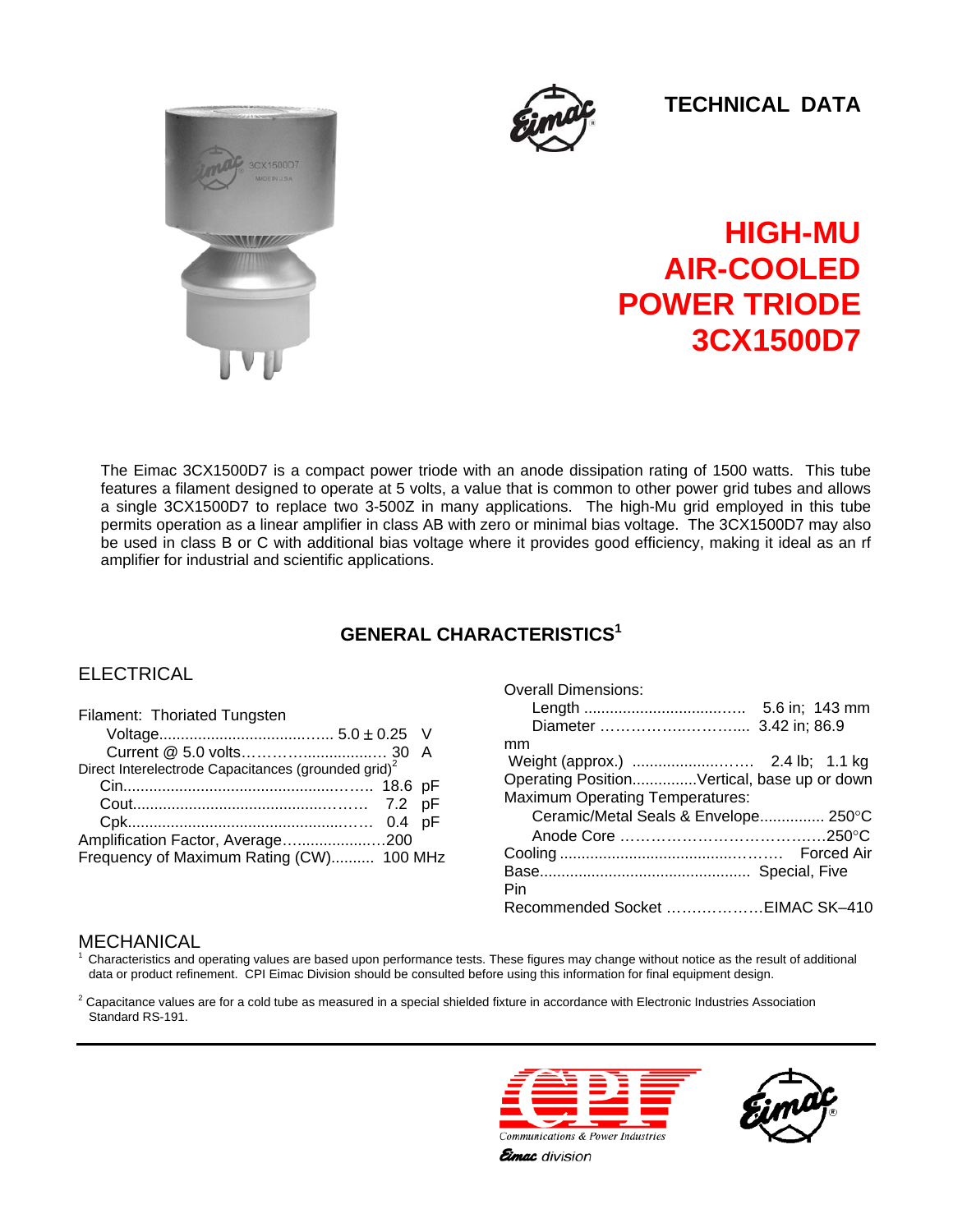

#### **RADIO FREQUENCY LINEAR AMPLIFIER Class AB2, Cathode-Driven**

#### **ABSOLUTE MAXIMUM RATINGS:**

#### **TYPICAL OPERATION\*, under 30 MHz:**

| 4.5  | kVdc |
|------|------|
| 12   | Vdc  |
| 98   | mAdc |
| 0.64 | Adc  |
| 180  | mAdc |
| 70   | W    |
| 930  | W    |
| 1.95 | kW   |
| 72   | Ohms |
| 2900 | Ohms |
|      |      |
| -34  | dB   |
| -37  | dB   |
|      |      |

\* Measured data

1. Approximate Values

2. Referenced against one tone of a two-equal tone signal

#### **RADIO FREQUENCY POWER AMPLIFIER TYPICAL OPERATION, under 30 MHz: Class B, Cathode-Driven**

### **ABSOLUTE MAXIMUM RATINGS:**

|  | Anode Dissipation1220 W |  |
|--|-------------------------|--|
|  |                         |  |
|  |                         |  |

| <b>ABSOLUTE MAXIMUM RATINGS:</b>                       |                                         |  |
|--------------------------------------------------------|-----------------------------------------|--|
|                                                        |                                         |  |
| Anode Voltage 6.0 Kilovolts dc                         |                                         |  |
|                                                        |                                         |  |
| Anode Dissipation  1.5 Kilowatts                       | Anode Dissipation1220 W                 |  |
| Grid Voltage -500    Volts                          dc |                                         |  |
|                                                        |                                         |  |
|                                                        | Resonant Anode Load Impedance 3760 Ohms |  |
|                                                        |                                         |  |

1. Approximate Values

NOTE: TYPICAL OPERATION data are obtained from direct measurement or by calculation from published characteristic curves. Adjustment of the rf grid voltage to obtain the specified anode current at the specified bias and anode voltages is assumed. If this procedure is followed, there will be little variation in output power when the tube is changed.

## **RANGE VALUES FOR EQUIPMENT DESIGN**

|                                                                                                                                                   |      | Max.   |    |  |
|---------------------------------------------------------------------------------------------------------------------------------------------------|------|--------|----|--|
|                                                                                                                                                   | 29.5 | 32     | А  |  |
| Interelectrode Capacitances <sup>1</sup> (grounded grid)                                                                                          |      |        |    |  |
|                                                                                                                                                   | 16.5 | -21    | рF |  |
|                                                                                                                                                   | 5.8  | 8.9    | рF |  |
|                                                                                                                                                   |      | 0.6    | рF |  |
| Capacitance values are for a cold tube as measured in a shielded fixture in accordance with Electronic Industries Association<br>Standard RS-191. |      |        |    |  |
|                                                                                                                                                   |      | 0.375  | A  |  |
|                                                                                                                                                   |      | - 24 0 | V  |  |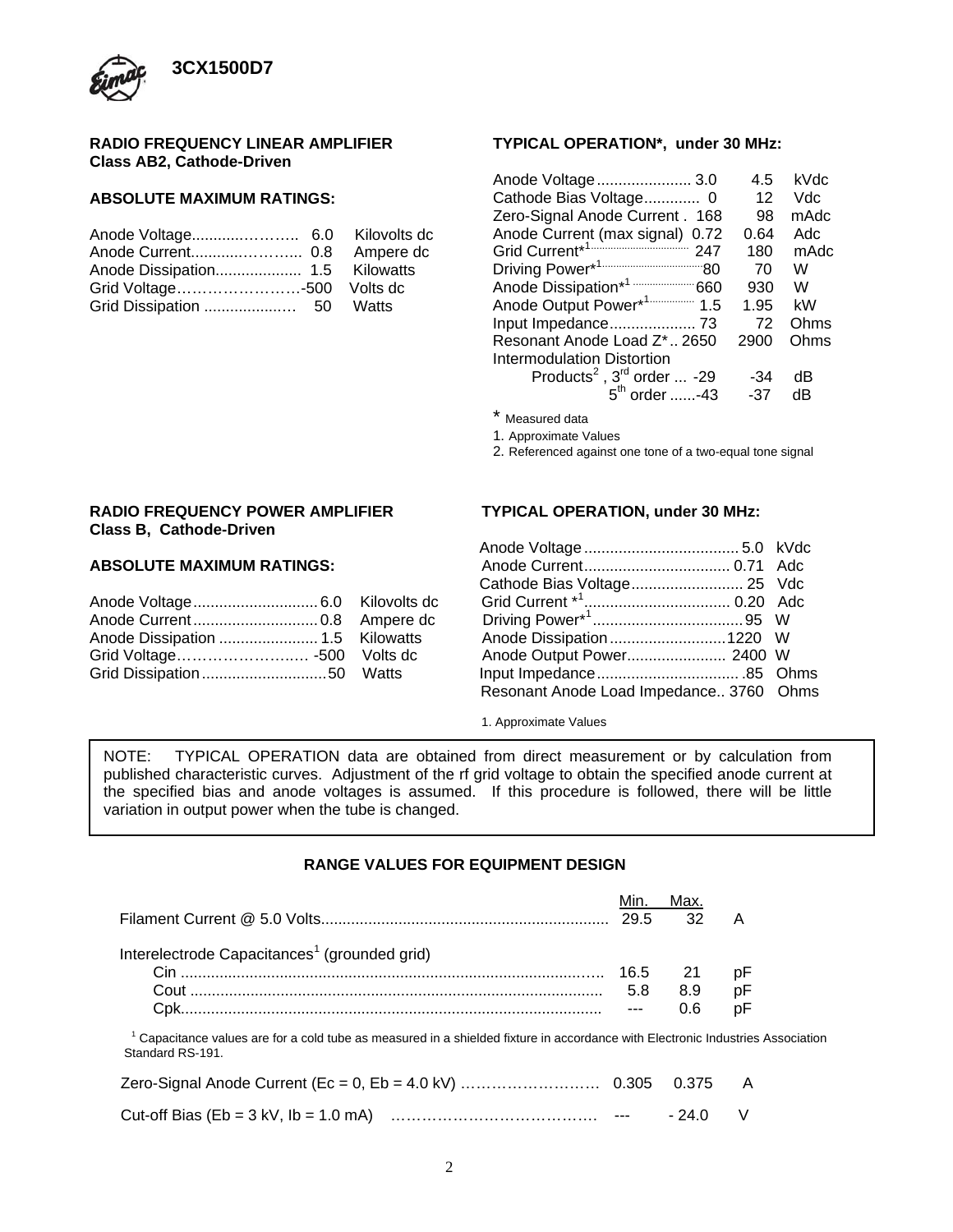

# **APPLICATION**

HANDLING – This product contains a thoriatedtungsten filament and should be protected from shock and vibration. It is recommended that the tube be removed from equipment that is being shipped, to prevent damage that may occur in transit.

The center "pin" in the base of this tube is hollow and is a part of the filament support structure and is at the same potential as the filament; no electrical contact to this pin is necessary or desirable. The vacuum "nip-off" or seal is located at the end of this center "pin"; the edge on it is very sharp and can cut. Do not touch or contact this seal as any mechanical damage to it may cause loss of vacuum integrity.

MOUNTING & SOCKETING – The tube must be operated with its primary axis vertical. The base of the tube may be up or down at the option of the equipment designer. The Eimac SK-410 socket is ideal for use with this tube; other sockets may restrict airflow or increase pressure-drop and are therefore not recommended. Sockets other than the Eimac SK-410 may also apply excessive lateral force to the connecting pins on the base, and this can result in mechanical failure of the metal/ceramic seals. An air chimney is necessary to assure that air flows through the fins in the anode cooler. A cylindrically-shaped Teflon™ or Pyrex chimney around the outside of the cooler is recommended for this purpose. Connection to the anode should be made by use of a band around the anode cooler.

STORAGE – If a tube is to be stored as a spare it should be kept in its original shipping carton with the original packing material to minimize the possibility of handling damage. Before storage a new tube should be operated in the equipment for 100 to 200 hours to establish that it has not been damaged and operates properly. If the tube is still in storage 6 months later it should be operated in the equipment for 100 to 200 hours to make sure there has been no degradation. If operation is satisfactory the tube can again be stored with great assurance of being a known-good spare.

3

COOLING - The maximum temperature rating for the anode core and the ceramic/metal seals of this tube is 250°C and sufficient forced-air cooling must be provided to assure operation at safe tube temperatures. Tube life is usually prolonged if cooling in excess of the absolute minimum requirements is provided.

The table below shows minimum airflow requirements necessary to keep the anode temperature below 225°C with an inlet air temperature of 25°C at sea level. Air-flow is specified to be in the baseto-anode direction. This data applies to operation below 30 MHz; if the tube is used above this frequency additional cooling may be required because of increased rf losses that occur at VHF.

| Airflow<br><b>Direction</b> | Anode<br><b>Dissipation</b><br><b>Watts</b> | <b>Airflow</b><br><b>CFM</b> | Approximate<br><b>Pressure Drop</b><br>in H <sub>2</sub> O |
|-----------------------------|---------------------------------------------|------------------------------|------------------------------------------------------------|
| Base to Anode               | 500                                         | 15                           | 0.09                                                       |
| $\epsilon$                  | 1000                                        | 34                           | 0.22                                                       |
| $\epsilon$                  | 1500                                        | 65                           | 0.45                                                       |

At higher altitudes increased airflow is required; in this case both the airflow and pressure drop values shown must be increased by the following factors: 5000 feet x 1.24; 10,000 feet x 1.46. Additional cooling of the tube base may be required especially if the anode cooling air is not directed past the base first. The preferred configuration is airflow supplied in the base-toanode direction; cooling air may be supplied in the alternate direction, but the flow rate must be substantially higher to provide proper cooling.

The designer is cautioned that the cooling recommendations shown are absolute values for inlet air and temperature rise conditions shown with no safety factor; it is considered good engineering practice to allow additional air flow for conservatism and to make allowance for variables such as dirty air filters, dirty anode cooling fins, and pressure losses in air ducting; other factors for additional airflow are the increased anode temperature that occurs during adverse load conditions and reduced anode efficiency that may occur during amplifier tuning and loading.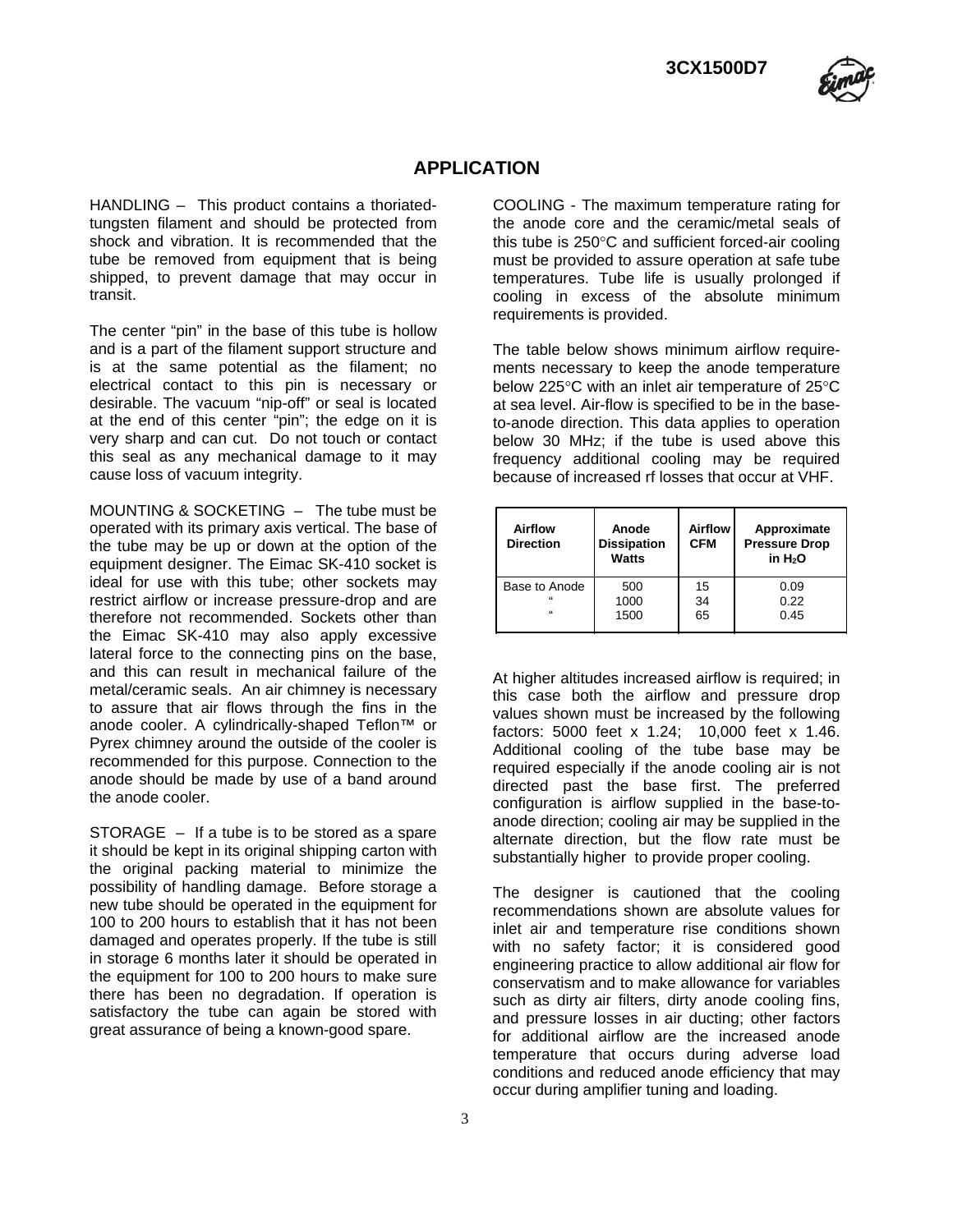

Cooling air should be filtered to remove particles of foreign matter that may become embedded in the anode cooling fins and impair cooling efficiency.

Temperature-sensitive paints are available which will allow a check of temperatures before any design is finalized. EIMAC Application Bulletin AB-20, TEMPERATURE MEASUREMENTS WITH EIMAC POWER TUBES, covers this subject in detail and is available on request.

ABSOLUTE MAXIMUM RATINGS - Values shown for each type of service are based on the "absolute system" and are not to be exceeded under any service conditions. These ratings are limiting values outside which serviceability of the tube may be impaired. In order not to exceed absolute ratings the equipment designer has the responsibility of determining an average design value for each rating below the absolute value of that rating by a safety factor so that the absolute values will never be exceeded under any usual conditions of supply-voltage variation, load variation, or manufacturing variation in the equipment itself. It does not necessarily follow that combinations of absolute maximum ratings can be attained simultaneously.

FILAMENT OPERATION - This tube is designed for commercial service, with no more than one normal off/on filament cycle per day. If additional cycling is anticipated it is recommended the user contact Application Engineering at CPI/Eimac for additional information.

With a new tube, or one that has been in storage for some period of time, operation with filament voltage only, at the nominal value of 5.0 volts, applied for a period of 30 to 60 minutes is recommended before full operation begins. This allows the active getter material mounted within the filament structure to absorb any residual gas molecules which have accumulated during storage. Once normal operation has been established a minimum filament warm-up time of five seconds is normally sufficient.

At rated (nominal) filament voltage the peak emission capability of the tube is many times that needed for communications service. A reduction in filament voltage will lower the filament temperature, which will substantially increase life expectancy. The correct value of filament voltage

should be determined for the particular application. It is recommended the tube be operated at full nominal voltage for an initial stabilization period of 100 to 200 hours before any action is taken to operate at reduced voltage. The voltage should gradually be reduced until there is a slight degradation in performance (such as power output or distortion). The voltage should then be increased a few tenths of a volt above the value where performance degradation was noted for operation. The operating point should be rechecked after 24 hours. Filament voltage should be closely regulated when voltage is to be reduced below nominal in this manner, to avoid any adverse influence by normal line voltage variations. Filament voltage should be measured at the tube base or socket, using an accurate rmsresponding meter.

Eimac Application Bulletin #18, EXTENDING TRANSMITTER TUBE LIFE, gives information on the effect of filament voltage on life expectancy.

When cold, the resistance of a thoriated tungsten filament is very low, therefore the initial starting (inrush) current when filament voltage is applied can be many times the normal (hot) current; this can be detrimental to the longevity of a filament structure. Filament inrush current should never exceed a value of twice the nominal rated current. The use of a special impedance-limited filament transformer or other "step-start" circuitry in the supply side (primary) of the filament transformer is recommended.

If a single 3CX1500D7 is replacing two 3-500Z, a filament choke capable of carrying 30 Amperes may be required, alternatively two 15 Amp rated chokes may be connected in parallel. Verification of the current rating of existing filament connecting leads is highly recommended if retrofitting another tube with the 3CX1500D7.

INPUT CIRCUIT – When operated as a cathodedriven amplifier, the use of a resonant circuit in the cathode is recommended. For best results with a linear amplifier, it is suggested the cathode match-ing network have a "Q" of 2 or more.

INTERMODULATION DISTORTION - Typical operating conditions and IMD values are derived from measurements made at 2 MHz and are referred to one tone of a two-tone test signal. Bias voltage and drive power values other than shown may affect distortion products, and IMD performance may vary with input circuit "Q".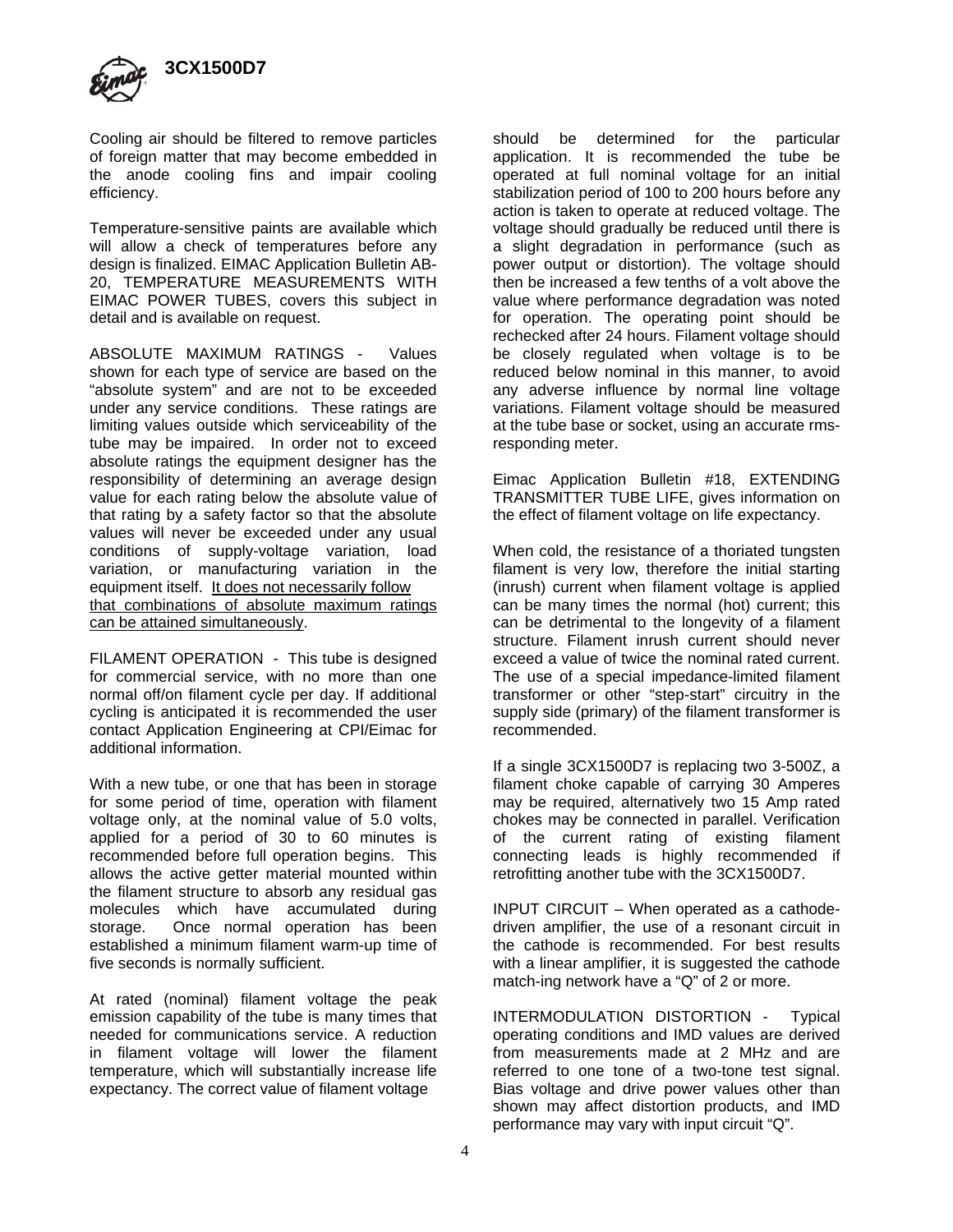**3CX1500D7**



ZERO-BIAS OPERATION – In linear amplifiers with an anode voltage up to and including 3000 Volts, the 3CX1500D7 may be used with no external bias voltage, although additional bias may be employed to decrease the resting (zero drive) anode current. Above 3000 Volts some cathode bias is necessary to reduce anode dissipation and increase operating efficiency. High power zener diodes or a series-connected string of forward-conducting rectifier diodes are generally suitable for obtaining bias voltage in most linear amplifier applications using this tube. In classes B and C a simple resistor in the dc cathode return can be used to obtain the necessary cathode bias; if driving power fails, plate dissipation is then kept to a low value because the tube will be operating at the normal static zero-bias conditions.

GRID OPERATION - The maximum allowable grid dissipation for the 3CX1500D7 is 50 Watts. This can be determined approximately by the product of the dc grid current and the peak positive grid voltage. This value should not be exceeded except during tuning for very short periods. A grid over-current protection circuit with interlock set to trip-off above approx. 0.3 ampere is highly recommended, the exact value should be determined empirically under actual operating conditions with a normal (non-reactive) load so that if a substantial mismatch occurs grid protection circuitry will be activated.

FAULT PROTECTION - In addition to normal cooling interlocks, grid and anode over-current interlocks, it is good practice to protect the tube from internal damage which could result from occasional arcing at high plate voltage. In all cases, some protective resistance, at least 10 Ohms, should be used in series with the tube's anode supply to absorb power supply stored energy in case an arc should occur. An electronic crowbar, which will discharge power supply capacitors in a few microseconds after the start of an arc, may be required. The test for each electrode supply is to short each electrode to ground, one at a time, through a vacuum relay switch and a 6-inch length of #30 AGW copper wire. The wire will remain intact if protection is adequate. Eimac Application Bulletin #17, FAULT PROTECTION, contains considerable detail and is available upon request.

INTERELECTRODE CAPACITANCE - The actual internal interelectrode capacitance of a tube is influenced by many variables in most applications, such as stray capacitance to the chassis, capacitance added by the socket used, stray capacitance between tube terminals, and wiring effects. To control the actual capacitance values within the tube, as the key component involved, the industry and the Military Services use a standard test procedure as described in Electronic Industries Association Standard RS-191. This requires the use of specially constructed test fixtures, which effectively shield all external tube leads from each other and eliminates any capacitance reading to "ground". The test is performed on a cold tube in a shielded fixture. Other factors being equal, controlling internal tube capacitance in this way normally assures good interchangeability of tubes over a period of time, even with tubes made by different manufacturers. Capacitance values shown in the manufacturer's technical data, or test specifications, normally are taken in accordance with Standard RS-191.

The equipment designer is therefore cautioned to make allowance for the actual capacitance values which will exist in any normal application. Measurements should be taken with mounting which represents approximate final layout if capacitance values are highly significant in the design.

HIGH VOLTAGE - The 3CX1500D7 operates at voltages which can be deadly, and the equipment must be designed properly and operating precautions must be followed. Equipment must be designed so that no one can come in contact with high voltages. All equipment must include safety enclosures for high-voltage circuits and terminals, with interlock switches to open the primary circuits of the power supplies and to discharge high-voltage capacitors whenever access doors are opened. Interlock switches must not be bypassed or "cheated" to allow operation with access doors open. Always remember that HIGH VOLTAGE CAN KILL.

RADIO-FREQUENCY RADIATION - Avoid exposure to strong rf fields even at relatively low frequency. Absorption of rf energy by human tissue is dependent on frequency. Under 300 MHz most of the energy will pass completely through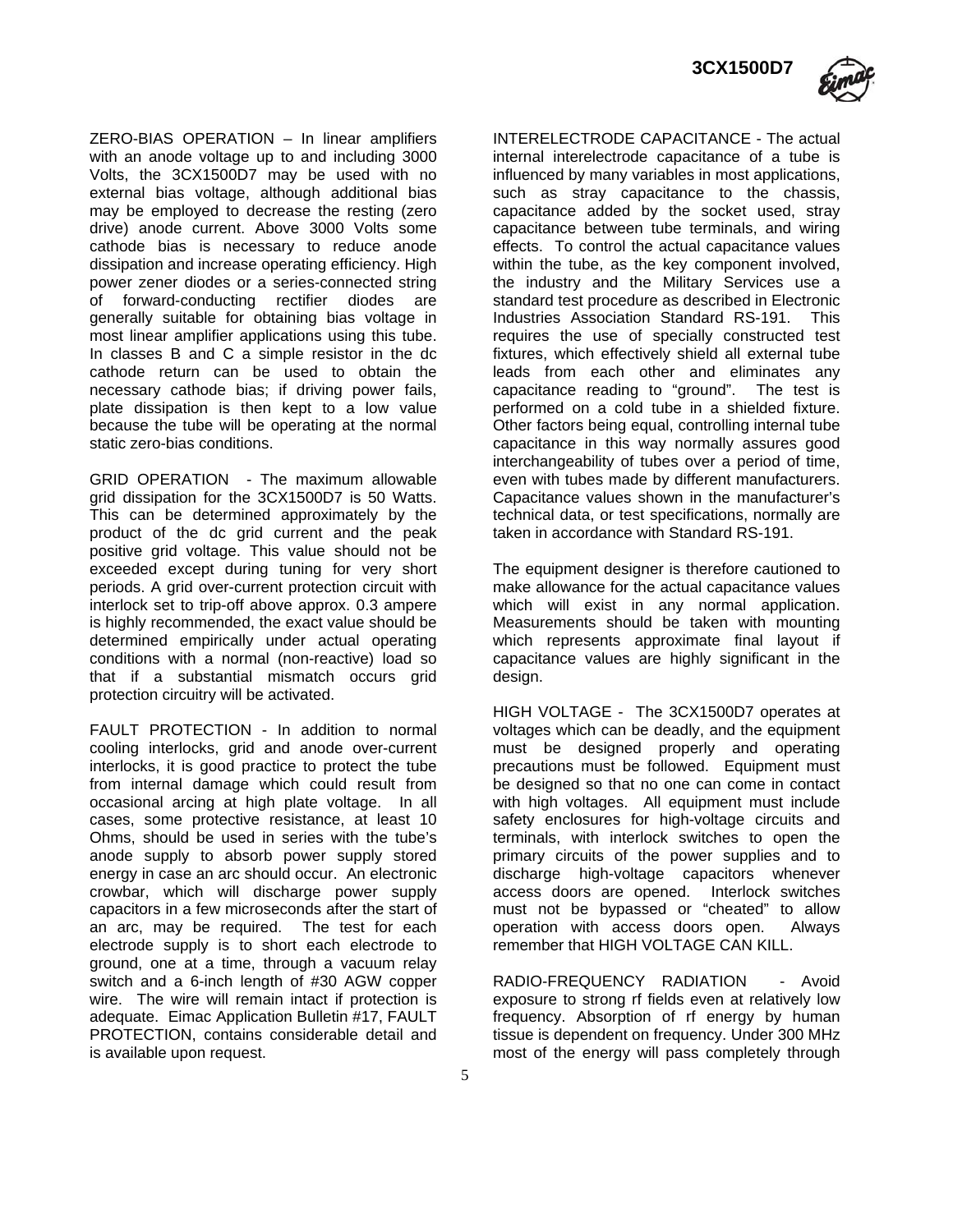

the body with little attenuation or heating effect. Public health agencies are concerned with the hazard, and the published OSHA (Occupational Safety and Health Administration) or other local recommendations to limit prolonged exposure of rf radiation should be followed.

HOT SURFACES - Air-cooled surfaces and other parts of tubes can reach temperatures of several hundred degrees C and cause serious burns if touched for several minutes after all power is removed.

SPECIAL APPLICATIONS - If it is desired to operate this tube under conditions widely different from those given here, contact the Application Engineering Dept., CPI Eimac Division, San Carlos, Calif. 94070 U.S.A. for information and recommendations.

#### **OPERATING HAZARDS**

Proper use and safe operating practices with respect to power tubes are the responsibility of equipment manufacturers and users of such tubes. All persons who work with and are exposed to power tubes, or equipment that utilizes such tubes, must take precautions to protect themselves against possible serious bodily injury. DO NOT BE CARELESS AROUND SUCH PRODUCTS.

The operation of this tube may involve the following hazards, any one of which, in the absence of safe operating practices and precautions, could result in serious harm to personnel.

**HIGH VOLTAGE** – Normal operating voltages can be deadly. Remember the HIGH VOLTAGE CAN KILL.

LOW-VOLTAGE HIGH-CURRENT CIRCUITS Personal jewelry, such as rings, should not be worn when working with filament contacts or connectors as a short circuit can produce very high current and melting, resulting in severe burns.

**RF RADIATION** – Exposure to strong rf fields should be avoided, even at relatively low frequencies. CARDIAC PACEMAKERS MAY BE AFFECTED.

**HOT SURFACES** – Surfaces of tubes can reach temperatures of several hundred °C and cause serious burns if touched for several minutes after all power is removed.

**MATERIAL COMPLIANCE -** This product and package conforms to the conditions and limitations specified in 49CFR 173.424 for radioactive material, excepted package-instruments or articles, UN2910. In addition, this product and package contains no beryllium oxide (BeO).

Please review the detailed Operating Hazards sheet enclosed with each tube, or request a copy from CPI, Eimac Division Application Engineering at 1-650-592-1221.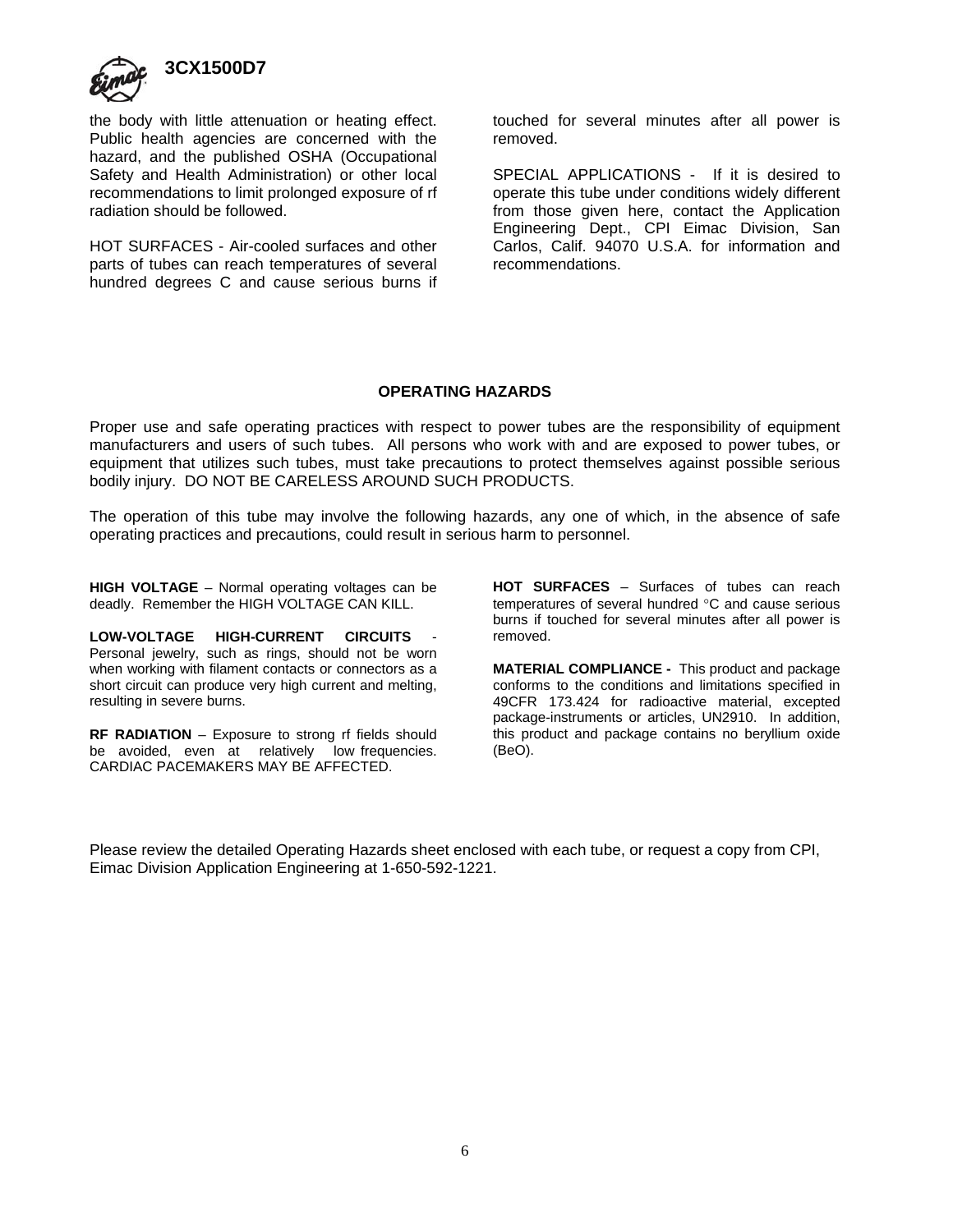

**3CX1500D7**